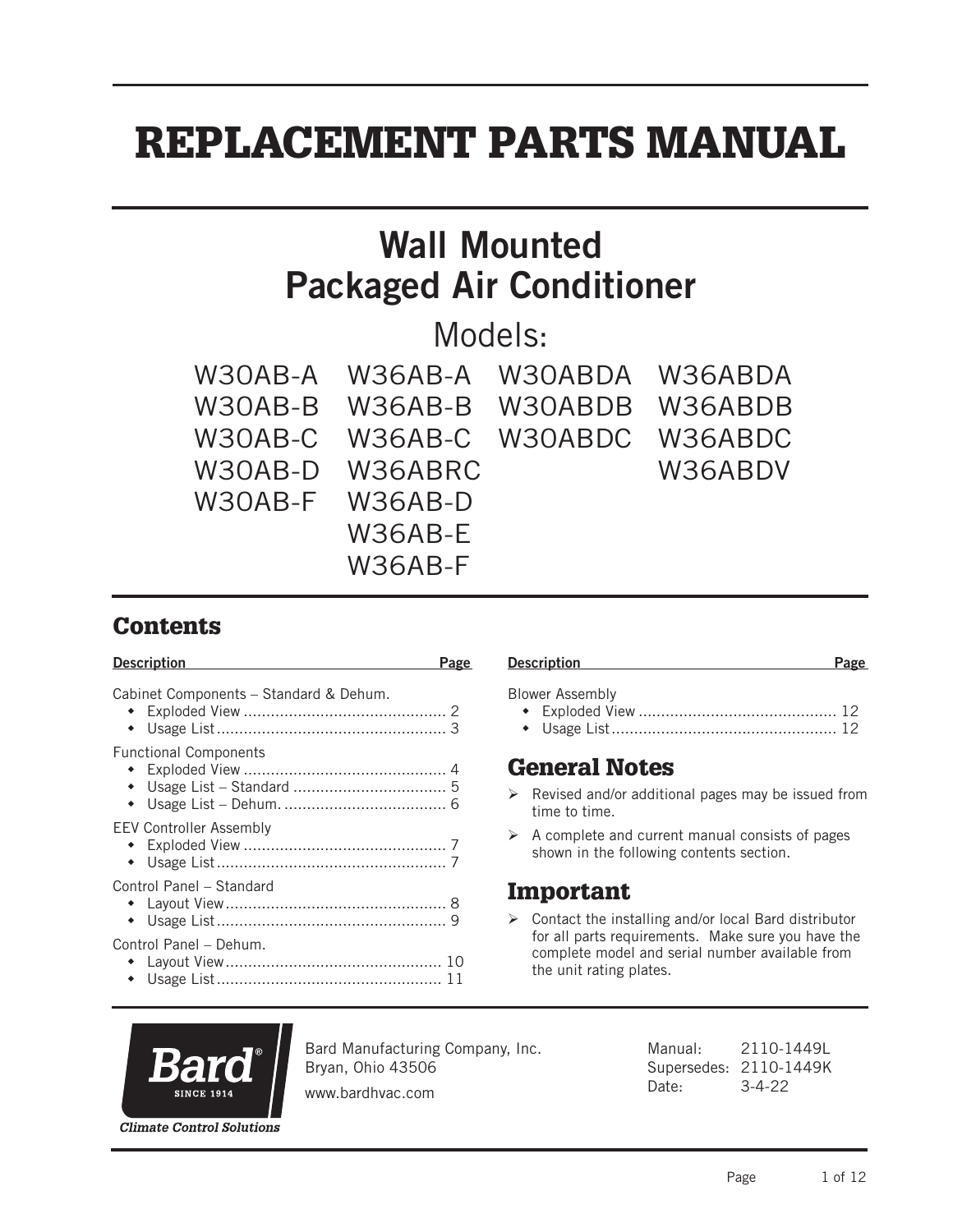#### CABINET COMPONENTS



SEXP-907 C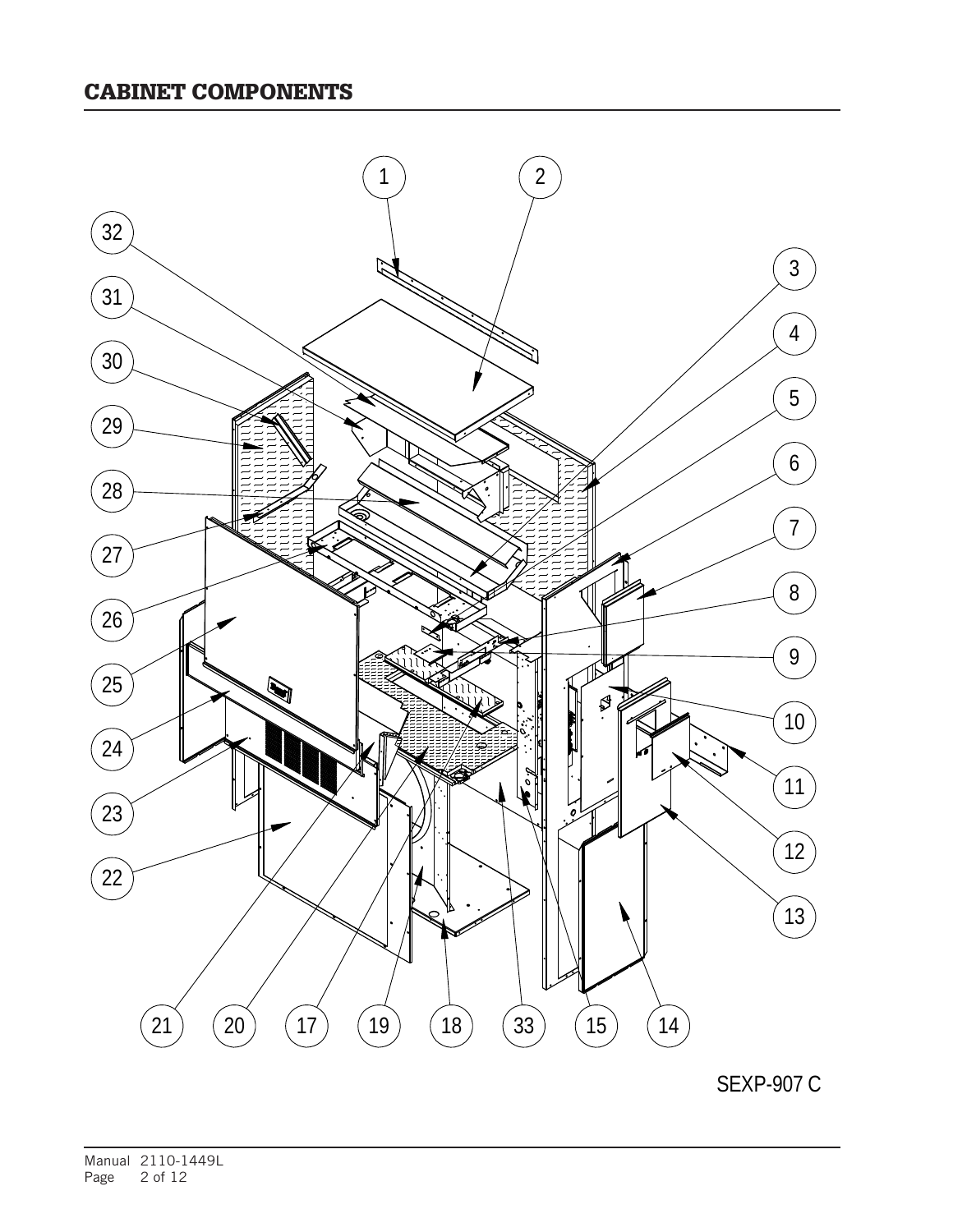#### CABINET COMPONENTS – STANDARD & DEHUMIDIFICATION

|                                  |                                        |                                                                    | $\circ$                 |                         |                     |                | ш<br>ó                  | F, RC                        |                         |                     |
|----------------------------------|----------------------------------------|--------------------------------------------------------------------|-------------------------|-------------------------|---------------------|----------------|-------------------------|------------------------------|-------------------------|---------------------|
|                                  |                                        |                                                                    | ட்                      | щ                       | m                   |                | மி                      |                              | $\bf{m}$                | >                   |
|                                  |                                        |                                                                    | W30AB-A,                | W30AB-C,                | W30ABDA,            | W30ABDC        | W36AB-A,                | W36AB-C,                     | W36ABDA,                | W36ABDC,            |
| Dwg<br>No.                       | <b>Part Number</b>                     | <b>Description</b>                                                 |                         |                         |                     |                |                         |                              |                         |                     |
| $\mathbf{1}$                     | 113-149-* 1                            | Top Rain Flashing                                                  | $\overline{X}$          | $\overline{\mathsf{X}}$ | $\overline{X}$      | $\overline{X}$ | $\overline{\mathsf{X}}$ | $\overline{\mathsf{X}}$      | $\overline{\mathsf{X}}$ | $\overline{X}$      |
| $\mathbf{1}$                     | 113-360 <sup>2</sup>                   | Top Rain Flashing                                                  | Χ                       | Χ                       | Χ                   | Χ              | Χ                       | Χ                            | Χ                       | Χ                   |
| $\mathbf{1}$                     | 113-149-4 <sup>3</sup>                 | Top Rain Flashing                                                  | Χ                       | Χ                       | X                   | Χ              | Χ                       | Χ                            | Χ                       | Χ                   |
| $\overline{c}$                   | S507-308-* <sup>0</sup>                | Top                                                                | Χ                       | X                       | X                   | X              | Χ                       | Χ                            | Χ                       | X                   |
| $\overline{c}$<br>$\overline{c}$ | S507-319 2<br>S507-320 3               | Top<br>Top                                                         | Χ<br>Χ                  | Χ<br>Χ                  | Χ<br>X              | X<br>X         | Χ<br>Χ                  | Χ<br>Χ                       | Χ<br>Χ                  | Χ<br>Χ              |
| 3                                | S123-127                               | Drain Pan                                                          | $\overline{\mathsf{X}}$ | $\overline{X}$          | $\overline{X}$      | $\overline{X}$ | $\overline{X}$          | $\overline{\mathsf{X}}$      | $\overline{X}$          | $\overline{X}$      |
| 3                                | S123-141 @ 3                           | Drain Pan                                                          | Χ                       | X                       | Χ                   | Χ              | Χ                       | Χ                            | Χ                       | Χ                   |
| 4                                | S509-451                               | Upper Back                                                         | X                       | X                       | X                   | X              | X                       | X                            | X                       | X                   |
| 4<br>4                           | S509-455 <sup>2</sup><br>S509-453 3    | Upper Back<br>Upper Back                                           | Χ<br>Χ                  | Χ<br>X                  | Χ<br>X              | Χ<br>X         | Χ<br>Χ                  | Χ<br>Χ                       | Χ<br>Χ                  | Χ<br>Χ              |
| 5                                | 105-1302                               | Grommet Retainer                                                   | Χ                       | Χ                       | X                   | Χ              | Χ                       | Χ                            | Χ                       | Χ                   |
| 6                                | S501-933-* <sup>0</sup>                | <b>Right Side</b>                                                  | Χ                       | X                       | X                   | Χ              | Χ                       | Χ                            | Χ                       | X                   |
| 6                                | S501-994 <sup>2</sup>                  | Right Side                                                         | Χ                       | Χ                       | Χ                   | Χ              | Χ                       | Χ                            | Χ                       | Χ                   |
| 6                                | S501-937 3                             | Right Side                                                         | Χ                       | Χ<br>$\overline{X}$     | X<br>$\overline{X}$ | Χ              | X                       | Χ<br>$\overline{\mathsf{X}}$ | X                       | X<br>$\overline{X}$ |
| 7<br>$\overline{7}$              | \$543-175-* <sup>0</sup><br>S543-185 2 | Right Side Cover Plate (Outer)<br>Right Side Cover Plate (Outer)   | Χ<br>X                  | X                       | X                   | X<br>X         | Χ<br>Χ                  | Χ                            | Χ<br>X                  | X                   |
| 7                                | S543-184 3                             | Right Side Cover Plate (Outer)                                     | Χ                       | X                       | X                   | Χ              | Χ                       | Χ                            | Χ                       | Χ                   |
| 8                                | 113X480                                | Filter Bracket                                                     | $\overline{c}$          | $\overline{c}$          | $\overline{c}$      | $\overline{c}$ | $\overline{c}$          | $\overline{c}$               | $\overline{c}$          | $\overline{c}$      |
| 9                                | 137-259                                | Fill Plate                                                         | Χ                       | Χ                       | X                   | X              | Χ                       | Χ                            | Χ                       | Χ                   |
| 10<br>10                         | S132-104<br>S132-172                   | Control Panel Cover (Inner)<br>Control Panel Cover (Inner)         | X                       | Χ                       | X                   | X              | X                       | Χ                            | X                       |                     |
| 11                               | 113-140                                | <b>Bottom Mounting Bracket</b>                                     | Χ                       | X                       | X                   | X              | Χ                       | X                            | Χ                       | Χ<br>X              |
| 12                               | S153-218 <sup>0</sup>                  | Disconnect Access Door                                             | $\overline{X}$          | $\overline{X}$          | X                   | X              | X                       | Χ                            | X                       | X                   |
| 12                               | S153-405 <sup>2</sup>                  | Disconnect Access Door                                             | Χ                       | Χ                       | Χ                   | Χ              | Χ                       | Χ                            | Χ                       | Χ                   |
| 12                               | S153-387 3                             | Disconnect Access Door                                             | Χ                       | Χ                       | X                   | X              | Χ                       | Χ                            | Χ                       | X                   |
| 13                               | \$533-228 <sup>0</sup>                 | Control Panel Cover (Outer)                                        | Χ                       | Χ                       | X                   | X              | Χ                       | Χ                            | Χ                       | X                   |
| 13<br>13                         | S533-235 2<br>S533-236 3               | Control Panel Cover (Outer)<br>Control Panel Cover (Outer)         | Χ<br>X                  | X<br>Χ                  | Χ<br>X              | Χ<br>X         | Χ<br>Χ                  | Χ<br>Χ                       | Χ<br>X                  | Χ<br>Χ              |
| 14                               | 118-124-* 0                            | Side Grille                                                        | $\overline{2}$          | $\overline{2}$          | $\overline{2}$      | $\overline{2}$ | $\overline{c}$          | $\overline{2}$               | $\overline{2}$          | $\overline{2}$      |
| 14                               | 118-140 <sup>2</sup>                   | Side Grille                                                        | $\overline{c}$          | $\overline{c}$          | $\overline{c}$      | $\overline{c}$ | $\overline{c}$          | $\overline{c}$               | $\overline{c}$          | $\overline{c}$      |
| 14                               | 118-141 3                              | Side Grille                                                        | $\overline{c}$          | 2                       | $\overline{c}$      | $\mathbf{2}$   | 2                       | 2                            | $\overline{c}$          | 2                   |
| 15                               | Control Panel Assembly                 | See Control Panel Assy. Drawing & Parts List Assy.                 | Χ                       | X                       | X                   | X              | Χ                       | Χ                            | Χ                       | X                   |
| 17<br>17                         | S536-498<br>S536-877 2                 | Cond. Partition Block Off Plate<br>Cond. Partition Block Off Plate | X<br>Χ                  | X<br>Χ                  | Χ<br>Χ              | X<br>Χ         | Χ<br>Χ                  | Χ<br>Χ                       | X<br>Χ                  | X<br>Χ              |
| 18                               | 127-471                                | Lower Base                                                         | $\overline{X}$          | $\overline{X}$          | X                   | X              | Χ                       | Χ                            | X                       | X                   |
| 18                               | S127-528 <sup>@</sup>                  | Lower Base                                                         | Χ                       | Χ                       | Χ                   | X              | Χ                       | Χ                            | Χ                       | Χ                   |
| 19                               | 125-081                                | Fan Shroud                                                         | $\overline{X}$          | $\overline{X}$          | $\overline{X}$      | $\overline{X}$ | $\overline{X}$          | $\overline{\mathsf{X}}$      | $\overline{X}$          | $\overline{X}$      |
| 19<br>20                         | 125-083 2<br>S521X527                  | Fan Shroud<br><b>Condenser Partition</b>                           | Χ<br>Χ                  | Χ<br>X                  | Χ<br>X              | Χ<br>X         | Χ<br>Χ                  | Χ<br>Χ                       | Χ<br>Χ                  | Χ<br>X              |
| 20                               | S521-552 <sup>@</sup>                  | <b>Condenser Partition</b>                                         | Χ                       | Χ                       | X                   | X              | Χ                       | Χ                            | Χ                       | X                   |
| 21                               | FAD-NE3                                | Fresh Air Damper Assembly                                          | $\overline{\mathsf{X}}$ | $\overline{X}$          | $\overline{X}$      | $\overline{X}$ | $\overline{X}$          | $\overline{\mathsf{X}}$      | $\overline{X}$          | $\overline{X}$      |
| 22                               | $118 - 103 - * 0$                      | Condenser Grille                                                   | Χ                       | X                       | Χ                   | X              | X                       | Χ                            | Χ                       | X                   |
| 22                               | 118-108 2                              | Condenser Grille                                                   | X                       | X                       | Χ                   | Χ              | Χ                       | Χ                            | X                       | Χ                   |
| 22<br>23                         | 118-145 <sup>3</sup><br>\$553-523-* 1  | Condenser Grille<br>Vent Option Door                               | Χ<br>X                  | Χ<br>X                  | Χ<br>X              | Χ<br>X         | Χ<br>X                  | Χ<br>Χ                       | Χ<br>X                  | Χ<br>X              |
| 23                               | \$553-540-* 0                          | Vent Option Door with ERV                                          | Χ                       | X                       | Χ                   | Χ              | Χ                       | Χ                            | Χ                       | Χ                   |
| 23                               | \$553-665-* <sup>0</sup>               | Vent Option Door with CRV or ECON-S                                | Χ                       | Χ                       | X                   | Χ              | Χ                       | Χ                            | Χ                       | Χ                   |
| 23                               | S553-549 <sup>2</sup>                  | Vent Option Door                                                   | X                       | Χ                       | X                   | X              | Χ                       | Χ                            | X                       | X                   |
| 23                               | S553-557 <sup>2</sup>                  | Vent Option Door with ERV                                          | X                       | Χ                       | Χ                   | Χ              | Χ                       | Χ                            | Χ                       | Χ                   |
| 23<br>23                         | S553-694 <sup>2</sup><br>S553-550 3    | Vent Option Door with CRV or ECON-S<br>Vent Option Door            | Χ<br>X                  | X<br>X                  | Χ<br>X              | X<br>Χ         | Χ<br>Χ                  | Χ<br>Χ                       | Χ<br>Χ                  | X<br>Χ              |
| 23                               | S553-558 3                             | Vent Option Door with ERV                                          | Χ                       | X                       | Χ                   | Χ              | Χ                       | Χ                            | Χ                       | Χ                   |
| 23                               | S553-695 3                             | Vent Option Door with CRV or ECON-S                                | Χ                       | X                       | Χ                   | X              | Χ                       | Χ                            | Χ                       | Χ                   |
| 24                               | \$553-524-* 0                          | Filter Door                                                        | Χ                       | Χ                       | X                   | X              | Χ                       | Χ                            | X                       | X                   |
| 24                               | S553-553 @                             | Filter Door                                                        | Χ                       | Χ                       | Χ                   | Χ              | Χ                       | Χ                            | Χ                       | Χ                   |
| 24<br>25                         | S553-554 <sup>3</sup><br>\$514-241-* 0 | Filter Door<br><b>Upper Front</b>                                  | Χ<br>Χ                  | X<br>$\overline{X}$     | X<br>X              | X<br>X         | Χ<br>Χ                  | Χ<br>Χ                       | Χ<br>Χ                  | Χ<br>$\overline{X}$ |
| 25                               | S514-238 2                             | <b>Upper Front</b>                                                 | Χ                       | Χ                       | Χ                   | Χ              | Χ                       | Χ                            | Χ                       | Χ                   |
| 25                               | S514-239 3                             | <b>Upper Front</b>                                                 | Χ                       | X                       | Χ                   | Χ              | Χ                       | Χ                            | X                       | Χ                   |
| 26                               | 121X467                                | <b>Blower Partition</b>                                            | $\overline{\mathsf{x}}$ | $\overline{X}$          | $\overline{X}$      | $\overline{X}$ | $\overline{X}$          | Χ                            | $\overline{X}$          | $\overline{X}$      |
| 27                               | 105X850                                | Side Support                                                       | Χ                       | Χ                       | Χ                   | X              | Χ                       | Χ                            | Χ                       | X                   |
| 28<br>28                         | 137-685<br>137-722                     | <b>Bottom Evaporator Fill</b><br>Bottom Evaporator Fill            | X                       | X                       | Χ                   | Χ              | X                       | X                            | Χ                       | Χ                   |
| 29                               | S501-934-* <sup>0</sup>                | Left Side                                                          | X                       | X                       | X                   | X              | Χ                       | Χ                            | X                       | X                   |
| 29                               | S501-995 2                             | Left Side                                                          | Χ                       | Χ                       | Χ                   | Χ              | Χ                       | Χ                            | Χ                       | Χ                   |
| 29                               | S501-940 3                             | Left Side                                                          | Χ                       | X                       | X                   | X              | Χ                       | Χ                            | Χ                       | X                   |
| 30<br>31                         | 147-044<br>S111X247                    | Evaporator Support<br>Outlet Air Frame Assembly                    | Χ<br>Χ                  | Χ<br>Χ                  | X<br>X              | X<br>X         | Χ<br>Χ                  | Χ<br>Χ                       | Χ<br>X                  | Χ<br>X              |
| 32                               | 135X123                                | <b>Heat Shield</b>                                                 | X                       | X                       | X                   | X              | Χ                       | Χ                            | X                       | X                   |
| 33                               | 109-450                                | Lower Back                                                         | X                       | $\overline{X}$          | Χ                   | X              | X                       | Χ                            | Χ                       | $\overline{X}$      |
| 33                               | 109-454 <sup>2</sup>                   | Lower Back                                                         | Χ                       | Χ                       | Χ                   | Χ              | Χ                       | Χ                            | Χ                       | Χ                   |
| 33                               | 109-452 <sup>3</sup>                   | Lower Back                                                         | Χ                       | X                       | X                   | Χ              | Χ                       | Χ                            | X                       | X                   |
| <b>NS</b><br><b>NS</b>           | 135-329<br>5252-033                    | Air Baffle<br><b>Bard Nameplate</b>                                | Χ<br>X                  | Χ<br>X                  | X                   | X              | Χ<br>Χ                  | Χ<br>Χ                       | X                       | $\sf{X}$            |
|                                  |                                        |                                                                    |                         |                         |                     |                |                         |                              |                         |                     |

 $\circ$  Exterior cabinet parts are manufactured with various paint color options. To ensure the proper paint color is received, Manual 2110-1449L include the complete model and serial number of the unit for which cabinet parts are being ordered.

Page 3 of 12

k Exterior cabinet parts are manufactured from stainless steel Code "S"

Exterior cabinet parts are manufactured from aluminum Code "A"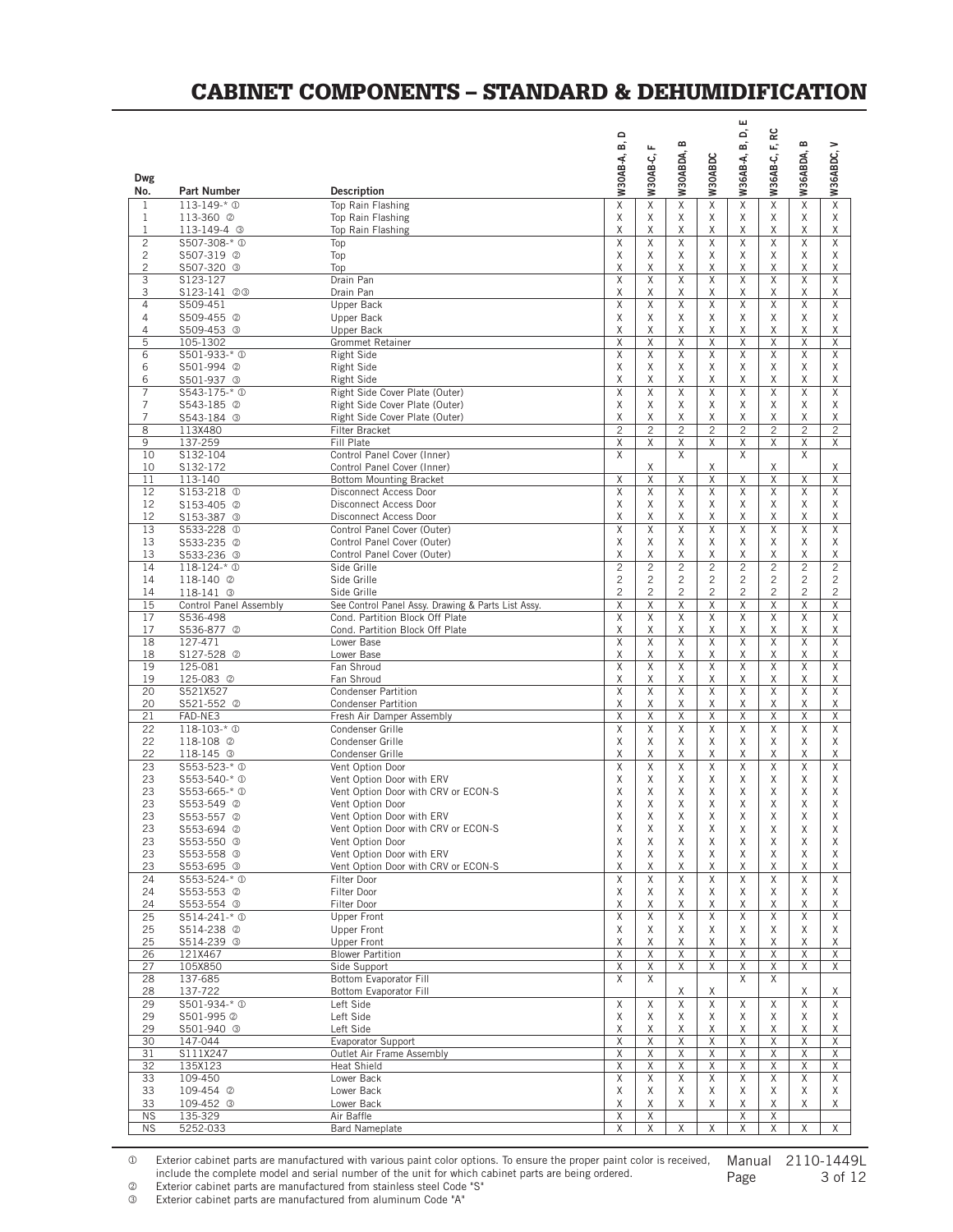## FUNCTIONAL COMPONENTS

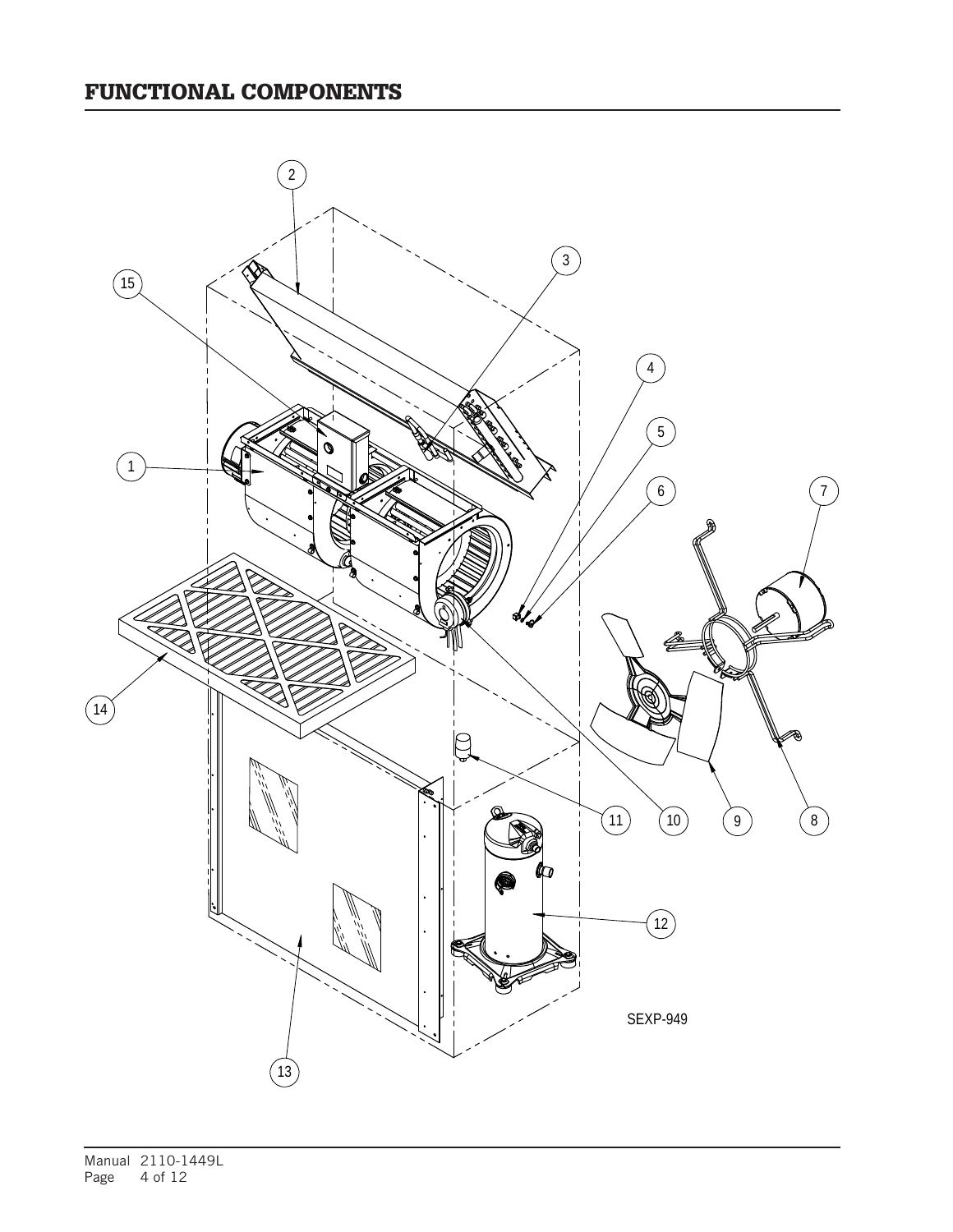### FUNCTIONAL COMPONENTS – STANDARD

|                |                              |                                                                                | n−a<br>W30AB   | <b>W30AB-B</b> | W30AB-C        | B-D<br>W30A <sub>E</sub> | <b>W30AB-F</b> | W36AB-A        | W36AB-B        | W36AB-C          | W36ABRC        | W36AB-D          | W36AB-E        | W36AB-F        |
|----------------|------------------------------|--------------------------------------------------------------------------------|----------------|----------------|----------------|--------------------------|----------------|----------------|----------------|------------------|----------------|------------------|----------------|----------------|
| Dwg No.        | <b>Part Number</b>           | <b>Description</b>                                                             |                |                |                |                          |                |                |                |                  |                |                  |                |                |
| 1<br>1         | S900-360-001<br>S900-361-001 | <b>Blower Assembly</b><br><b>Blower Assembly</b>                               | $\times$       | $\sf X$        | X              | Χ                        | X              |                |                |                  |                |                  |                |                |
| 1              | 900-360-002                  | <b>Blower Assembly</b>                                                         |                |                |                |                          |                | X              | X              |                  | X              | X                | X              | X              |
| 1              | 900-361-002                  | <b>Blower Assembly</b>                                                         |                |                |                |                          |                |                |                | X                |                |                  |                |                |
| 2              | 917-0355BX                   | Evaporator Coil w/Distributor Assy.                                            | Χ              | $\sf X$        | Χ              | X                        | X              |                |                |                  |                |                  |                |                |
| 2              | 917-0356BX                   | Evaporator Coil - Coated w/Distributor Assy.                                   | X              | X              | X              | X                        | X              |                |                |                  |                |                  |                |                |
| $\overline{c}$ | 917-0357BX                   | Evaporator Coil w/Distributor Assy.                                            |                |                |                |                          |                | Χ              | Χ              | Χ                | Χ              | X                | χ              | Χ              |
| $\overline{c}$ | 917-0358BX                   | Evaporator Coil - Coated w/Distributor Assy.                                   |                |                |                |                          |                | Χ              | X              | Χ                | $\sf X$        | Χ                | Χ              | Χ              |
| 3              | 800-0456                     | Distributor Assembly                                                           |                |                |                |                          |                | Χ              | X              | Χ                | Χ              | Χ                | Χ              | $\sf X$        |
| 3              | 800-0479                     | Distributor Assembly                                                           | X              | Χ              | Χ              | Χ                        | Χ              |                |                |                  |                |                  |                |                |
| 4              | 1171-023                     | 1/4" Receptacle                                                                | $\mathsf X$    | Χ              | Χ              | Χ                        | Χ              | X              | Χ              | X                | Χ              | X                | X              | $\mathsf X$    |
| 5              | 1171-024                     | 1/4" Turn Retainer                                                             | Χ              | $\sf X$        | X              | X                        | X              | X              | X              | Χ                | Χ              | Χ                | X              | Χ              |
| 6              | 1171-022                     | 1/4" Turn Fastener                                                             | Χ              | $\sf X$        | Χ              | Χ                        | Χ              | Χ              | Χ              | X                | Χ              | Χ                | Χ              | $\mathsf X$    |
| 7              | 8103-029                     | <b>Condenser Motor</b>                                                         | χ              | $\sf X$        |                | $\sf X$                  | Χ              | X              | $\sf X$        |                  |                | Χ                | Χ              | X              |
| 7              | 8103-030                     | <b>Condenser Motor</b>                                                         |                |                | X              |                          |                |                |                | X                | Χ              |                  |                |                |
| 8              | 8200-001                     | Fan Motor Mount                                                                | Χ              | Χ              | Χ              | Χ                        | Χ              | Χ              | Χ              | $\mathsf X$      | Χ              | Χ                | X              | Χ              |
| 8              | 8200-050 <sup>①</sup>        | Stainless Steel Fan Motor Mount                                                | X              | X              | X              | X                        | X              | X              | X              | X                | X              | X                | χ              | Χ              |
| 9              | 5151-045                     | Fan Blade                                                                      | Χ              | Χ              | Χ              | X                        | Χ              | Χ              | Χ              | Χ                | Χ              | Χ                | Χ              | $\mathsf X$    |
| 9              | 5151C045 <sup>0</sup>        | <b>Coated Fan Blade</b>                                                        | Χ              | X              | X              | X                        | X              | X              | Χ              | Χ                | X              | X                | X              | Χ              |
| 10             | CMC-31                       | Dirty Filter Switch Kit                                                        | $\sf X$        | $\sf X$        | Χ              | Χ                        | Χ              | Χ              | Χ              | Χ                | $\sf X$        | $\mathsf X$      | Χ              | $\sf X$        |
| 11             | <b>CMA-39</b>                | Low Ambient Control (Screw On) 2                                               | Χ              | $\sf X$        | X              | X                        | X              | Χ              | X              | X                | Χ              | Χ                | X              | $\mathsf X$    |
| 12             | 8000-277                     | Compressor                                                                     | X              |                |                |                          |                |                |                |                  |                |                  |                |                |
| 12             | 8000-365                     | Compressor                                                                     |                | Χ              |                |                          |                |                |                |                  |                |                  |                |                |
| 12             | 8000-366                     | Compressor                                                                     |                |                | X              |                          | X              |                |                |                  |                |                  |                |                |
| 12<br>12       | 8000-438<br>8000-278         | Compressor<br>Compressor                                                       |                |                |                | X                        |                | Χ              |                |                  |                |                  |                |                |
| 12             | 8000-283                     | Compressor                                                                     |                |                |                |                          |                |                | X              |                  |                |                  | X              |                |
| 12             | 8000-342                     | Compressor                                                                     |                |                |                |                          |                |                |                | X                | X              |                  |                | X              |
| 12             | 8000-439                     | Compressor                                                                     |                |                |                |                          |                |                |                |                  |                | Χ                |                |                |
| 13             | 5051-203BX                   | Condenser Coil                                                                 | X              | $\sf X$        | $\sf X$        | Χ                        | Χ              |                |                |                  |                |                  |                |                |
| 13             | 5054-203BX                   | Condenser Coil - Coated                                                        | X              | X              | X              | X                        | X              |                |                |                  |                |                  |                |                |
| 13             | 5051-202BX                   | Condenser Coil                                                                 |                |                |                |                          |                | Χ              | Χ              | Χ                | Χ              | Χ                | Χ              | Χ              |
| 13             | 5054-202BX                   | Condenser Coil - Coated                                                        |                |                |                |                          |                | Χ              | $\mathsf X$    | $\mathsf X$      | $\mathsf X$    | $\mathsf X$      | Χ              | Χ              |
| 14             | 7004-019                     | Air Filter 1" Throw-Away (16x30x1)                                             | Χ              | Χ              | Χ              | Χ                        | Χ              | Χ              | Χ              | $\sf X$          | Χ              | Χ                | Χ              | $\mathsf X$    |
| 14             | 7003-031                     | Air Filter 1" Washable 2 (16x30x1)                                             | Χ              | Χ              | Χ              | Χ                        | Χ              | Χ              | Χ              | Χ                | Χ              | Χ                | Χ              | Χ              |
| 14<br>14       | 7004-026<br>7004-048         | Air Filter 2" Pleated 2 (16x30x2)<br>Air Filter 2" Pleated MERV 11 @ (16x30x2) | Χ<br>Χ         | Χ<br>Χ         | χ<br>Χ         | Χ<br>Χ                   | X<br>Χ         | Χ<br>Χ         | Χ<br>Χ         | χ<br>$\mathsf X$ | X<br>X         | Χ<br>$\mathsf X$ | Χ<br>χ         | Χ<br>Χ         |
| 14             | 7004-062                     | Air Filter 2" Pleated MERV 13 $\oslash$ (16x30x2)                              | X              | Χ              | Χ              | Χ                        | Χ              | Χ              | Χ              | Χ                | Χ              | Χ                | Χ              | X              |
| <b>NS</b>      | 8406-142                     | High Pressure Switch (Screw On)                                                | X              | Χ              | X              | Χ                        | X              | X              | X              | Χ                | Χ              | X                | X              | X              |
| <b>NS</b>      | 8406-140                     | Low Pressure Switch (Screw On)                                                 | X              | Χ              | Χ              | X                        | X              | X              | Χ              | X                | Χ              | Χ                | Χ              | Χ              |
| <b>NS</b>      | 5201-021                     | Filter Drier                                                                   | X              | Χ              | Χ              | Χ                        | Χ              | Χ              | Χ              | Χ                | Χ              | Χ                | X              | Χ              |
| <b>NS</b>      | 5451-024                     | Tubing Isolation Grommet                                                       | $\overline{c}$ | $\overline{c}$ | $\overline{c}$ | 2                        | $\overline{c}$ | $\overline{c}$ | $\overline{c}$ | 2                | 2              | 2                | $\overline{c}$ | 2              |
| <b>NS</b>      | 6031-009                     | Coremax Valve Core                                                             | $\overline{c}$ | $\overline{c}$ | $\overline{c}$ | $\overline{c}$           | 2              | $\overline{c}$ | $\overline{c}$ | 2                | $\overline{c}$ | $\overline{c}$   | $\overline{c}$ | $\overline{c}$ |
| <b>NS</b>      | 1171-028                     | Filter Door Clip                                                               | $\overline{c}$ | $\overline{c}$ | $\overline{c}$ | 2                        | $\mathbf{2}$   | $\overline{c}$ | $\overline{c}$ | 2                | $\overline{c}$ | $\overline{c}$   | $\overline{c}$ | $\mathbf{2}$   |
| <b>NS</b>      | 1171-057                     | Filter Door Screw                                                              | $\overline{c}$ | $\overline{c}$ | $\overline{c}$ | 2                        | $\overline{c}$ | $\overline{c}$ | $\overline{c}$ | 2                | $\overline{c}$ | $\overline{c}$   | $\overline{c}$ | $\mathbf{2}$   |
| <b>NS</b>      | 1171-027                     | Filter Door Screw Retainer                                                     | $\overline{c}$ | $\overline{c}$ | $\overline{c}$ | 2                        | 2              | $\overline{c}$ | $\overline{c}$ | 2                | 2              | $\overline{c}$   | $\overline{c}$ | $\sqrt{2}$     |
| <b>NS</b>      | <b>CMC-29</b>                | Freeze Thermostat Kit                                                          | X              | X              | X              | Χ                        | X              | χ              | X              | Χ                | Χ              | X                | X              | Χ              |
|                |                              |                                                                                |                |                |                |                          |                |                |                |                  |                |                  |                |                |
| <b>NS</b>      | 910-2189                     | 460V Transformer Assembly                                                      |                |                |                |                          |                |                |                |                  | X              |                  |                |                |

NS – Not Shown

 $<sup>0</sup>$  – Used with stainless steel cabinet option</sup>

– Optional on these models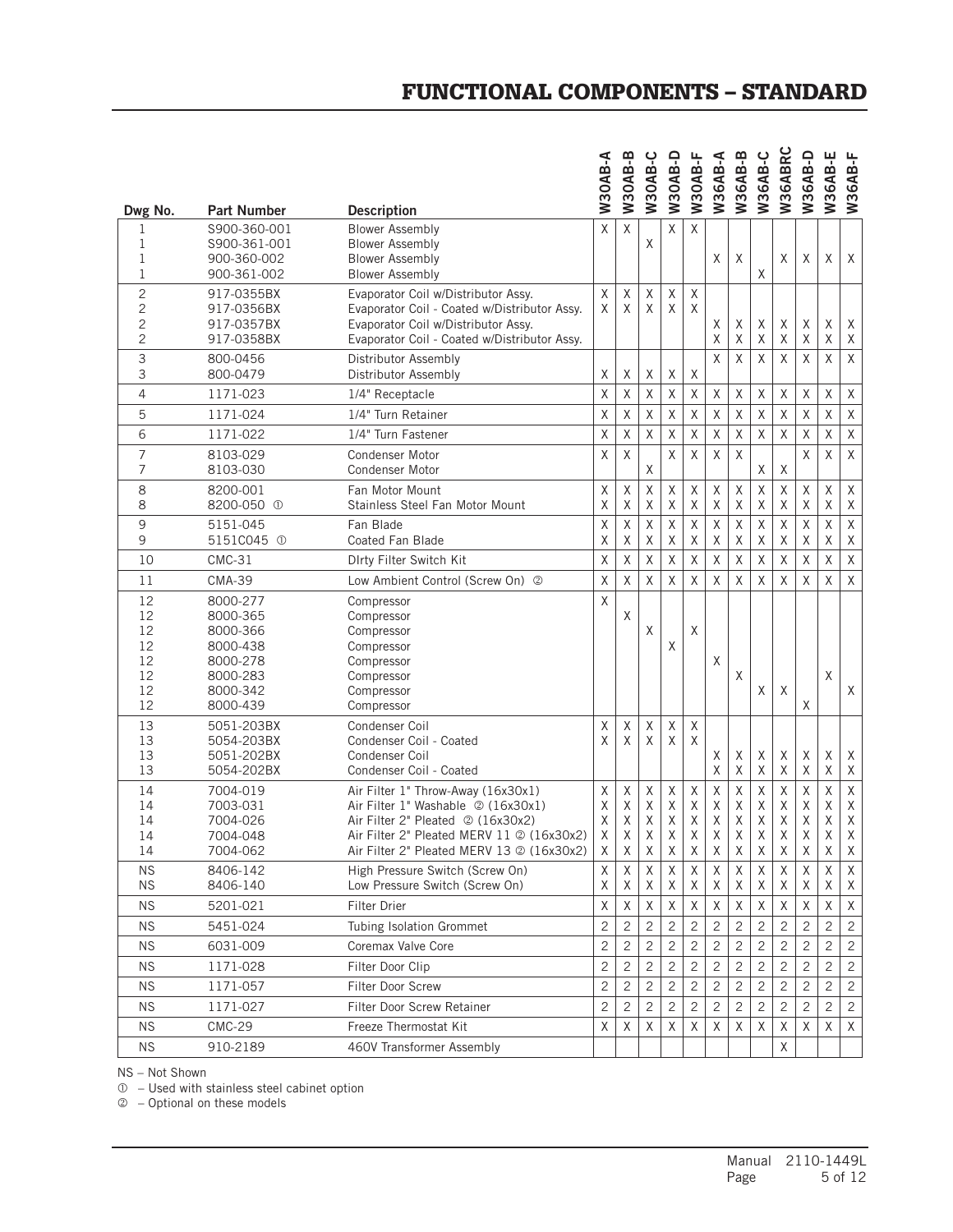#### FUNCTIONAL COMPONENTS – DEHUMIDIFICATION

|                                  |                                                                      |                                                                                                                                                                                                         | <b>N30ABDA</b>                  | W30ABDB                         | W30ABDC                     | W36ABDA                     | W36ABDB                     |                                 | W36ABDC<br>W36ABDV              |
|----------------------------------|----------------------------------------------------------------------|---------------------------------------------------------------------------------------------------------------------------------------------------------------------------------------------------------|---------------------------------|---------------------------------|-----------------------------|-----------------------------|-----------------------------|---------------------------------|---------------------------------|
| Dwg No.                          | <b>Part Number</b>                                                   | <b>Description</b>                                                                                                                                                                                      |                                 |                                 |                             |                             |                             |                                 |                                 |
| 1<br>1<br>1<br>1                 | S900-360-001<br>S900-361-001<br>900-360-002<br>900-361-002           | <b>Blower Assembly</b><br><b>Blower Assembly</b><br><b>Blower Assembly</b><br><b>Blower Assembly</b>                                                                                                    | $\times$                        | X                               | X                           | X                           | X                           | X                               | Χ                               |
| $\overline{c}$<br>2<br>2<br>2    | 917-0364BX<br>917-0365BX<br>917-0359BX<br>917-0360BX                 | Evaporator Coil w/Distributor Assy.<br>Evaporator Coil - Coated w/Distributor Assy.<br>Evaporator Coil w/Distributor Assy.<br>Evaporator Coil - Coated w/Distributor Assy.                              | X<br>X                          | X<br>X                          | X<br>X                      | X<br>Χ                      | X<br>Χ                      | Χ<br>X                          | Χ<br>Χ                          |
| 3<br>3<br>3                      | 800-0460<br>5651S245<br>905-0732                                     | Distributor Assembly<br>Electronic Expansion Valve<br>Electronic Expansion Valve Assembly                                                                                                               | $\chi$<br>Χ<br>X                | Χ<br>X<br>Χ                     | X<br>Χ<br>X                 | $\sf X$<br>Χ<br>X           | X<br>X<br>Χ                 | X<br>X<br>X                     | X<br>Χ<br>Χ                     |
| 4                                | 1171-023                                                             | 1/4" Receptacle                                                                                                                                                                                         | X                               | Χ                               | Χ                           | Χ                           | Χ                           | Χ                               | X                               |
| 5                                | 1171-024                                                             | 1/4" Turn Retainer                                                                                                                                                                                      | X                               | X                               | X                           | X                           | X                           | X                               | X                               |
| 6                                | 1171-022                                                             | 1/4" Turn Fastener                                                                                                                                                                                      | X                               | X                               | X                           | X                           | X                           | X                               | X                               |
| 7<br>7                           | 8103-029<br>8103-030                                                 | <b>Condenser Motor</b><br><b>Condenser Motor</b>                                                                                                                                                        | X                               | X                               | X                           | X                           | X                           | Χ                               | Χ                               |
| 8<br>8                           | 8200-001<br>8200-050 <sup>0</sup>                                    | Fan Motor Mount<br>Stainless Steel Fan Motor Mount                                                                                                                                                      | Χ<br>Χ                          | X<br>Χ                          | X<br>X                      | Χ<br>X                      | Χ<br>X                      | X<br>X                          | Χ<br>Χ                          |
| 9                                | 5151-045                                                             | Fan Blade                                                                                                                                                                                               | Χ                               | Χ                               | Χ                           | Χ                           | Χ                           | Χ                               | X                               |
| 9                                | 5151C045 <sup>0</sup>                                                | <b>Coated Fan Blade</b>                                                                                                                                                                                 | X                               | X                               | X                           | X                           | X                           | X                               | Χ                               |
| 10                               | $CMC-31$                                                             | Dirty Filter Switch Kit                                                                                                                                                                                 | $\chi$                          | Χ                               | X                           | $\sf X$                     | Χ                           | Χ                               | X                               |
| 11                               | <b>CMA-39</b>                                                        | Low Ambient Control (Flare) 2                                                                                                                                                                           | Χ                               | Χ                               | X                           | X                           | X                           | X                               | X                               |
| 12<br>12<br>12<br>12<br>12<br>12 | 8000-277<br>8000-365<br>8000-366<br>8000-278<br>8000-283<br>8000-342 | Compressor<br>Compressor<br>Compressor<br>Compressor<br>Compressor<br>Compressor                                                                                                                        | X                               | X                               | X                           | X                           | X                           | Χ                               | Χ                               |
| 13<br>13<br>13<br>13             | 5051-203BX<br>5054-203BX<br>5051-202BX<br>5054-202BX                 | Condenser Coil<br>Condenser Coil - Coated<br>Condenser Coil<br>Condenser Coil - Coated                                                                                                                  | X<br>X                          | Χ<br>X                          | X<br>X                      | X<br>X                      | Χ<br>X                      | Χ<br>X                          | Χ<br>Χ                          |
| 14<br>14<br>14<br>14<br>14       | 7004-019<br>7003-031<br>7004-026<br>7004-048<br>7004-062             | Air Filter 1" Throw-Away (16x30x1)<br>Air Filter 1" Washable 2 (16x30x1)<br>Air Filter 2" Pleated 2 (16x30x2)<br>Air Filter 2" Pleated MERV 11 2 (16x30x2)<br>Air Filter 2" Pleated MERV 13 @ (16x30x2) | Χ<br>Χ<br>Χ<br>Χ<br>$\mathsf X$ | Χ<br>Χ<br>X<br>X<br>$\mathsf X$ | Χ<br>Χ<br>X<br>Χ<br>$\sf X$ | X<br>Χ<br>Χ<br>Χ<br>$\sf X$ | X<br>X<br>X<br>Χ<br>$\sf X$ | X<br>Χ<br>X<br>Χ<br>$\mathsf X$ | X<br>Χ<br>Χ<br>Χ<br>$\mathsf X$ |
| 15                               | S910-2050-001                                                        | EEV Controller Assembly (see page 7 for breakdown)                                                                                                                                                      | X                               | X                               | X                           | X                           | X                           | X                               | X                               |
| <b>NS</b><br><b>NS</b>           | 8406-142<br>8406-140                                                 | High Pressure Switch (Flare)<br>Low Pressure Switch (Flare)                                                                                                                                             | Χ<br>Χ                          | Χ<br>X                          | Χ<br>Χ                      | Χ<br>Χ                      | Χ<br>Χ                      | Χ<br>Χ                          | Χ<br>Χ                          |
| NS.<br><b>NS</b>                 | 8406-158<br>3000-1603                                                | Low Pressure Transducer<br>Transducer Wire Assembly - Connects to Transducer                                                                                                                            | Χ<br>Χ                          | X<br>X                          | X<br>X                      | X<br>X                      | X<br>X                      | X<br>X                          | X<br>Χ                          |
| NS.                              | 5201-021                                                             | <b>Filter Drier</b>                                                                                                                                                                                     | χ                               | Χ                               | X                           | X                           | Χ                           | Χ                               | Χ                               |
| <b>NS</b>                        | 5650-051                                                             | Dehumidification Valve                                                                                                                                                                                  | X                               | Χ                               | X                           | X                           | Χ                           | X                               | Χ                               |
| <b>NS</b>                        | 5651-219                                                             | <b>Check Valve</b>                                                                                                                                                                                      | X                               | X                               | X                           | X                           | X                           | X                               | Χ                               |
| NS.                              | 5451-024                                                             | Tubing Isolation Grommet                                                                                                                                                                                | $\overline{c}$                  | 2                               | 2                           | $\overline{c}$              | 2                           | 2                               | 2                               |
| <b>NS</b>                        | 6031-009                                                             | Coremax Valve Core                                                                                                                                                                                      | $\overline{c}$                  | $\overline{c}$                  | 2                           | $\overline{c}$              | 2                           | 2                               | 2                               |
| <b>NS</b>                        | 1171-028                                                             | Filter Door Clip                                                                                                                                                                                        | $\overline{c}$                  | 2                               | $\overline{c}$              | $\overline{c}$              | 2                           | 2                               | 2                               |
| NS.                              | 1171-057                                                             | Filter Door Screw                                                                                                                                                                                       | $\overline{c}$                  | 2                               | $\overline{c}$              | $\overline{c}$              | $\overline{c}$              | $\overline{c}$                  | 2                               |
| <b>NS</b>                        | 1171-027                                                             | Filter Door Screw Retainer                                                                                                                                                                              | $\overline{c}$                  | $\mathbf{2}$                    | $\overline{2}$              | $\overline{c}$              | $\mathbf{2}$                | $\overline{c}$                  | 2                               |

NS – Not Shown

 $O$  – Used with stainless steel cabinet option

– Optional on these models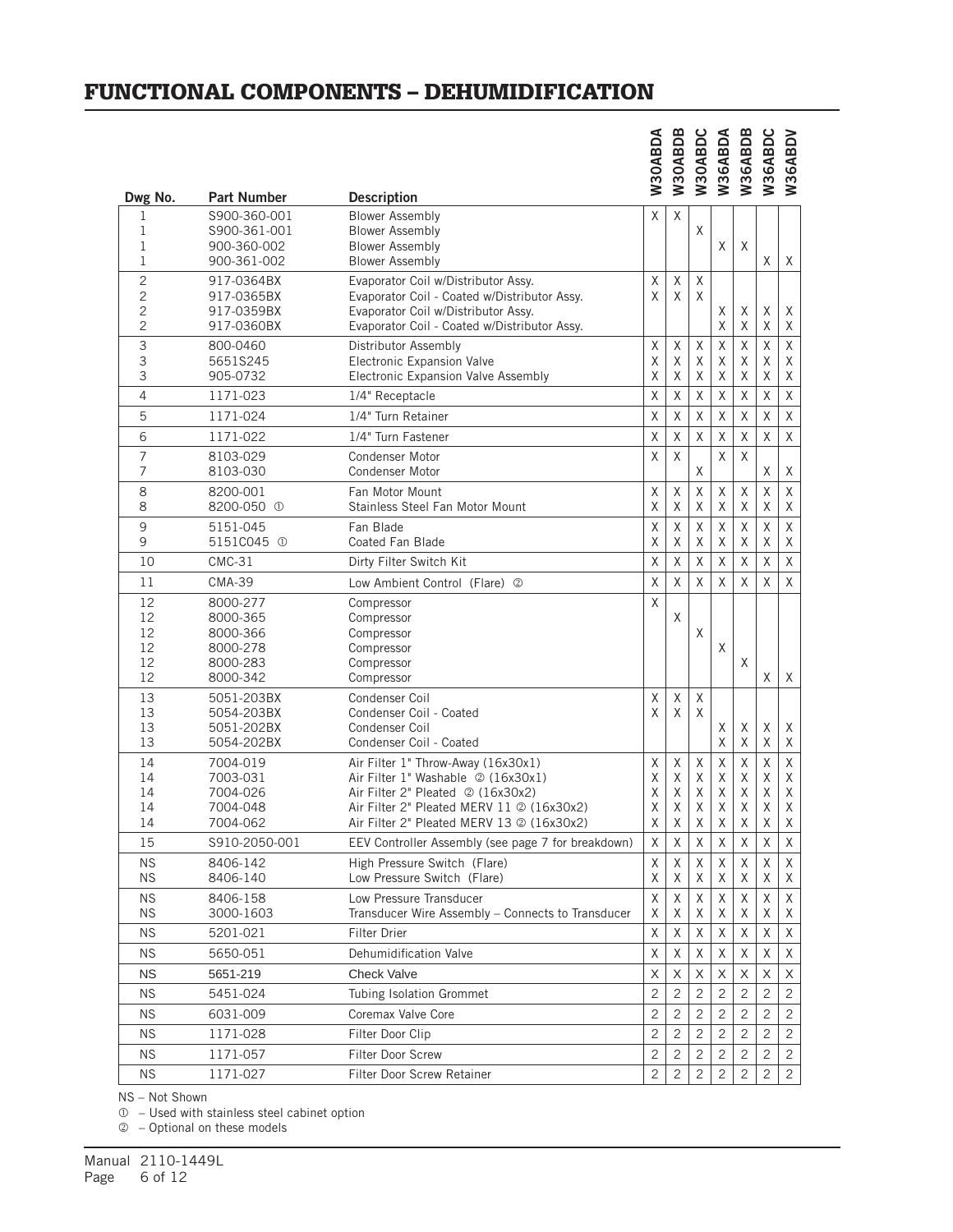#### EEV CONTROLLER ASSEMBLY



8 8611-075 Clear Snap Plug X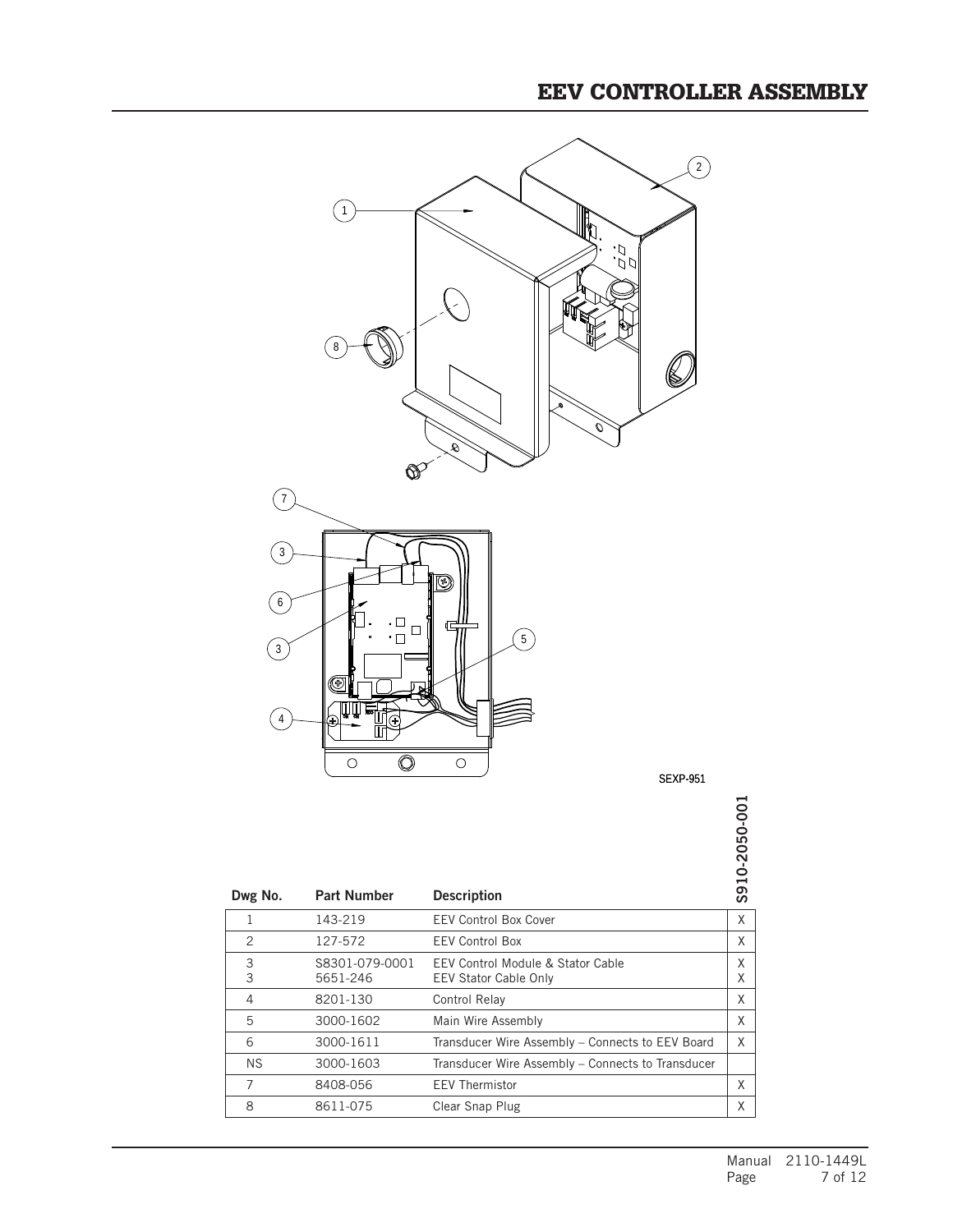

Manual 2110-1449L<br>Page 8 of 12 8 of 12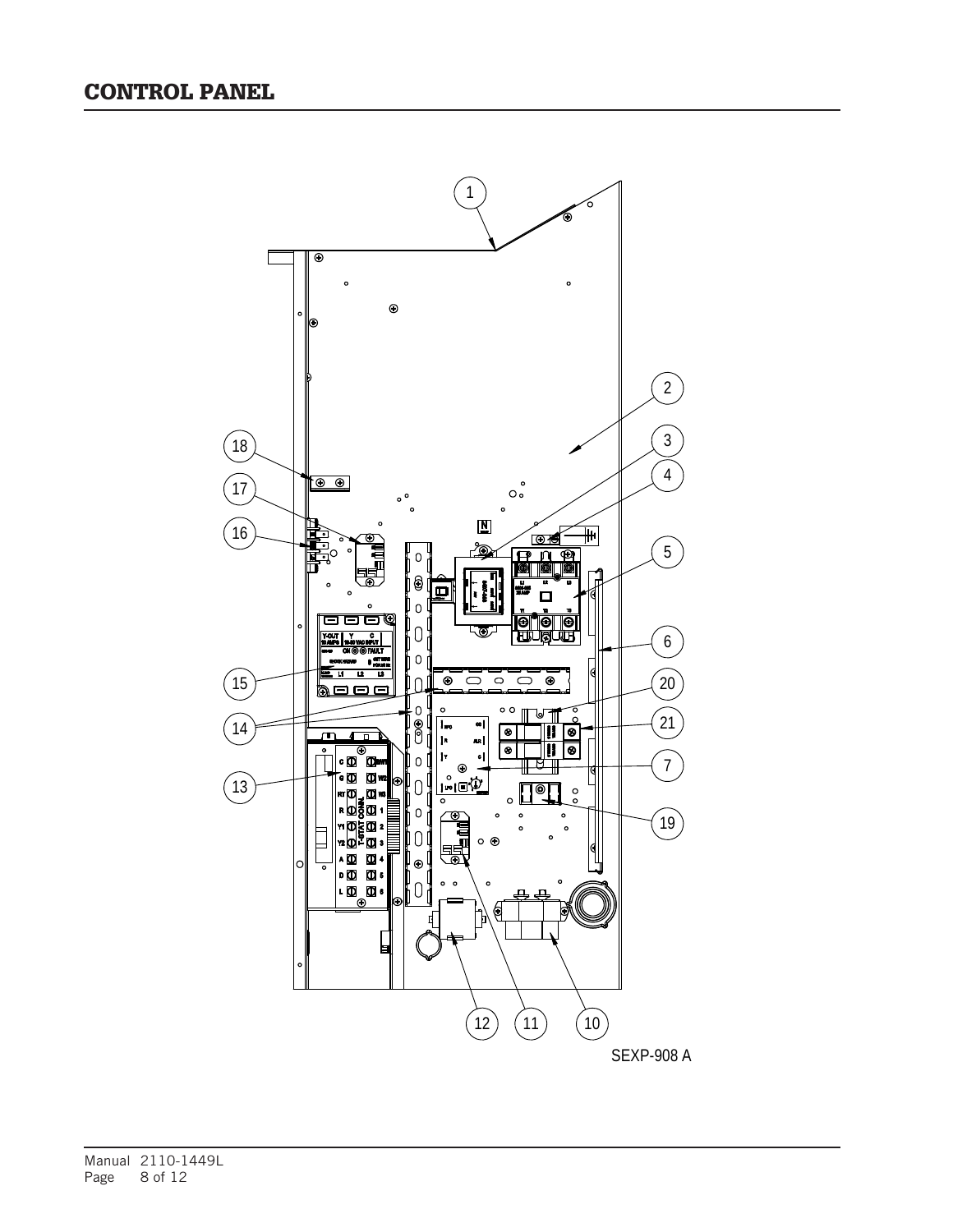### CONTROL PANEL – STANDARD

|                  |                        |                                                                         | W30AB-A | <b>W30AB-B</b> | W30AB-C  | W30AB-D      | W30AB-F     | <b>W36AB-A</b> | W36AB-B | W36AB-C     | W36ABRC | W36AB-D     | W36AB-E | W36AB-F     |
|------------------|------------------------|-------------------------------------------------------------------------|---------|----------------|----------|--------------|-------------|----------------|---------|-------------|---------|-------------|---------|-------------|
| Dwg No.          | <b>Part Number</b>     | <b>Description</b>                                                      |         |                |          |              |             |                |         |             |         |             |         |             |
| 1                | 117X137                | Control Panel Top                                                       | Χ       | X              | X        | X            | X           | Χ              | Χ       | Χ           | X       | X           | Χ       | Χ           |
| $\overline{c}$   | 117X407                | <b>Control Panel</b>                                                    | Χ       | X              | $\sf X$  | Χ            | $\mathsf X$ | Χ              | Χ       | $\mathsf X$ | Χ       | Χ           | $\sf X$ | Χ           |
| 3<br>3           | 8407-068<br>8407-069   | Transformer<br>Transformer                                              | X       | X              | X        | Χ            | X           | X              | Χ       | X           | Χ       | X           | Χ       | X           |
| $\overline{4}$   | 8611-006               | <b>Ground Terminal</b>                                                  | Χ       | X              | X        | Χ            | Χ           | Χ              | X       | $\mathsf X$ | X       | X           | Χ       | X           |
| 5                | 8401-033               | <b>Compressor Contactor</b>                                             | Χ       |                |          | $\mathsf{X}$ |             | Χ              |         |             |         | $\sf X$     |         |             |
| 5                | 8401-035               | <b>Compressor Contactor</b>                                             |         | Χ              | Χ        |              | X           |                | Χ       | Χ           | Χ       |             | Χ       | Χ           |
| 6                | 135-122                | Wire Shield                                                             | Χ       | Χ              | X        | X            | X           | Χ              | Χ       | χ           | X       | X           | Χ       | X           |
| 7                | S8201-169              | <b>Compressor Control Module</b>                                        | Χ       | X              | X        | $\mathsf X$  | Χ           | Χ              | X       | $\mathsf X$ | Χ       | X           | Χ       | X           |
| 9                | 8607-017               | Terminal Block (Optional)                                               | Χ       | Χ              | X        | $\mathsf X$  | X           | $\sf X$        | Χ       | $\mathsf X$ | Χ       | Χ           | $\sf X$ | $\sf X$     |
| 10<br>10         | 8552-052<br>8552-002   | <b>Compressor Capacitor</b><br><b>Outdoor Motor Capacitor</b>           | X       | Χ              | X        |              | χ           | X              | Χ       | Χ           | X       |             | X       | X           |
| 10               | 8552-062               | <b>Compressor Capacitor</b>                                             |         |                |          | Χ            |             |                |         |             |         | X           |         |             |
| 11               | 8201-130               | Alarm Relay (Optional)                                                  | Χ       | X              | X        | Χ            | Χ           | X              | X       | X           | X       | X           | X       | X           |
| 12               | 8551-004               | Start Device (PTCR) (Optional)                                          | X       |                |          | X            |             | X              |         |             |         | X           |         |             |
| 13               | 8607-063               | Low Voltage Terminal Strip                                              | Χ       | Χ              | X        | Χ            | Χ           | Χ              | Χ       | Χ           | Χ       | $\mathsf X$ | Χ       | X           |
| 14               | 8611-140-1400          | Cable Duct - 14" Piece                                                  | X       | X              | X        | X            | χ           | Χ              | Χ       | X           | X       | X           | Χ       | X           |
| 14               | 8611-140-0500          | Cable Duct - 5" Piece                                                   | X       | Χ              | Χ        | X            | X           | Χ              | Χ       | Χ           | Χ       | X           | X       | Χ           |
| 15               | 8201-126               | <b>Phase Monitor</b>                                                    |         | Χ              | X        |              | Χ           |                | Χ       | $\mathsf X$ | Χ       |             | $\sf X$ | Χ           |
| 16               | 8607-042               | <b>Blower Speed Terminal</b>                                            | X       | X              | $\times$ | $\mathsf X$  | X           | $\sf X$        | Χ       | $\mathsf X$ | Χ       | Χ           | Χ       | X           |
| 17               | 8201-130               | <b>Blower Control Relay</b>                                             | X       | X              | X        | X            | X           | X              | Χ       | X           | X       | X           | X       | X           |
| 18               | 141-188                | Plug Support Bracket                                                    | Χ       | Χ              | X        | Χ            | χ           | Χ              | Χ       | Χ           | Χ       | X           | Χ       | $\sf X$     |
| 19               | 8607-017               | <b>Terminal Block</b>                                                   |         |                |          |              |             |                |         |             | X       |             |         |             |
| 20               | 8611-210               | <b>DIN Rail</b>                                                         |         |                |          |              |             |                |         |             | X       |             |         |             |
| 21<br>21         | 8614-058<br>8614-047   | Fuse Block<br>3.2A Fuse                                                 |         |                |          |              |             |                |         |             | X<br>2  |             |         |             |
| ΝS               | 8615-038               | Circuit Breaker 35A 2 Pole (Opt.) 1                                     | X       |                |          |              |             | X              |         |             |         | X           |         |             |
| <b>NS</b>        | 8615-054               | Circuit Breaker 20A 3 Pole (Opt.) 1                                     |         | X              |          |              |             |                |         |             |         |             |         |             |
| <b>NS</b>        | 8615-051               | Circuit Breaker 25A 3 Pole (Opt.) 1                                     |         |                |          |              |             |                | X       |             |         |             |         |             |
| <b>NS</b>        | 8615-052               | Circuit Breaker 30A 3 Pole (Opt.) 1                                     |         |                |          | Χ            |             |                |         |             |         |             | X       |             |
| <b>NS</b>        | 8615-095               | Toggle Disconnect (Optional) 1                                          |         |                | X        |              | X           |                |         | X           | X       |             |         | X           |
| <b>NS</b>        | 8607-013               | Terminal Block 2 Pole                                                   |         |                |          |              | Χ           |                |         |             |         |             |         | $\mathsf X$ |
| <b>NS</b>        | 113-601                | Terminal Block Bracket                                                  |         |                |          |              | X           |                |         |             |         |             |         | X           |
| <b>NS</b>        | 4095-196               | Wiring Diagram                                                          | Χ       |                |          | χ            |             | Χ              |         |             |         | Χ           |         |             |
| <b>NS</b>        | 4095-296               | Wiring Diagram                                                          |         | X              |          |              |             |                | X       |             |         |             | X       |             |
| <b>NS</b>        | 4095-378               | Wiring Diagram                                                          |         |                | X        |              |             |                |         | X           |         |             |         |             |
| <b>NS</b>        | 4095-382               | Wiring Diagram                                                          |         |                |          |              |             |                |         |             | X       |             |         |             |
| <b>NS</b>        | 4095-640               | Wiring Diagram                                                          |         |                |          |              | X           |                |         |             |         |             |         | X           |
| <b>NS</b>        | 3000-1598              | <b>Blower Power Plug</b>                                                | χ       | $\mathsf X$    | Χ        | X            | Χ           | χ              | X       | Χ           | Χ       | Χ           | X       | Χ           |
| <b>NS</b>        | 3000-1599              | <b>Blower Speed Plug</b>                                                | χ       | X              | X        | X            | X           | X              | X       | X           | X       | Χ           | X       | X           |
| <b>NS</b>        | 3000-1524              | Vent Jumper Plug                                                        | Χ       | Χ              | Χ        | X            | X           | Χ              | Χ       | X           | X       | Χ           | Χ       | X           |
| <b>NS</b><br>NS. | 3000-1224<br>3000-1231 | <b>Compressor Plug/Harness</b><br>Compressor Plug/Harness               | Χ       | Χ              | Χ        | X            | X           | X              | Χ       |             | Χ       | X           | Χ       |             |
| <b>NS</b>        | 3003-047               | <b>Control Panel Harness</b>                                            | Χ       |                |          | X            |             | Χ              |         | X           |         | X           |         | Χ           |
| <b>NS</b>        | 3003-048               | <b>Control Panel Harness</b>                                            |         | Χ              | Χ        |              |             |                | Χ       | Χ           | Χ       |             | Χ       |             |
| <b>NS</b>        | 3003-049               | <b>Control Panel Harness</b>                                            |         |                |          |              | X           |                |         |             |         |             |         | Χ           |
| <b>NS</b>        | 3000-1608              | Low Voltage Terminal Block Harness                                      | Χ       | X              | X        | X            | Χ           | X              | X       | X           | X       | Χ           | X       | X           |
| NS.              | S910-2047              | Complete Low Voltage Box Assembly<br>(Sheet Metal, LVTS & Wire Harness) | Χ       | Χ              | Χ        | Χ            | X           | Χ              | Χ       | Χ           | Χ       | Χ           | Χ       | Χ           |
| <b>NS</b>        | 8201-074               | Power Switch Relay                                                      | Χ       |                |          |              |             |                |         |             |         |             |         |             |

NS = Not Shown

 Circuit breakers listed are for units without electric heat, "0Z" models. See heater replacement parts manual for units with electric heat.

Manual 2110-1449L<br>Page 9 of 12 9 of 12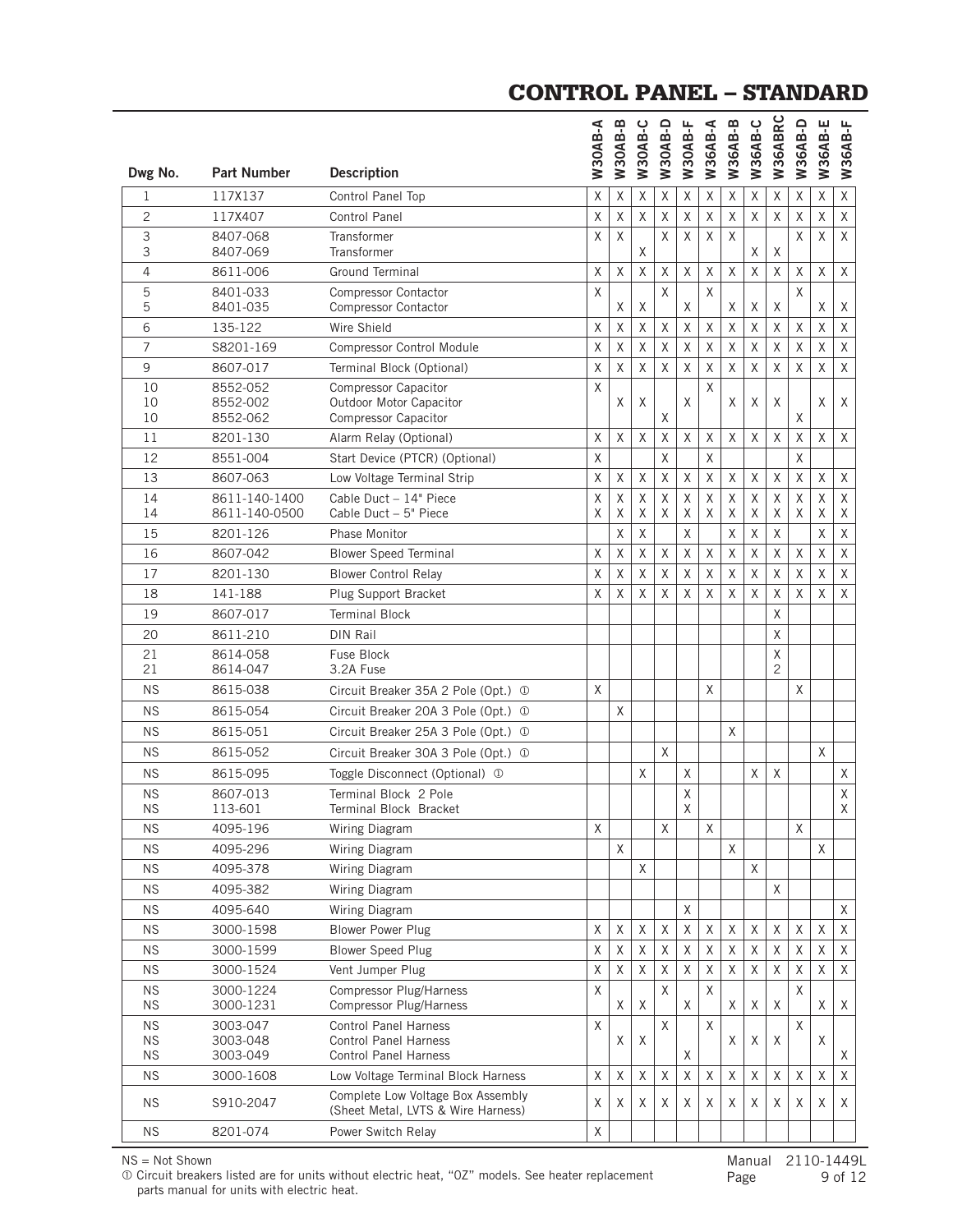

SEXP-948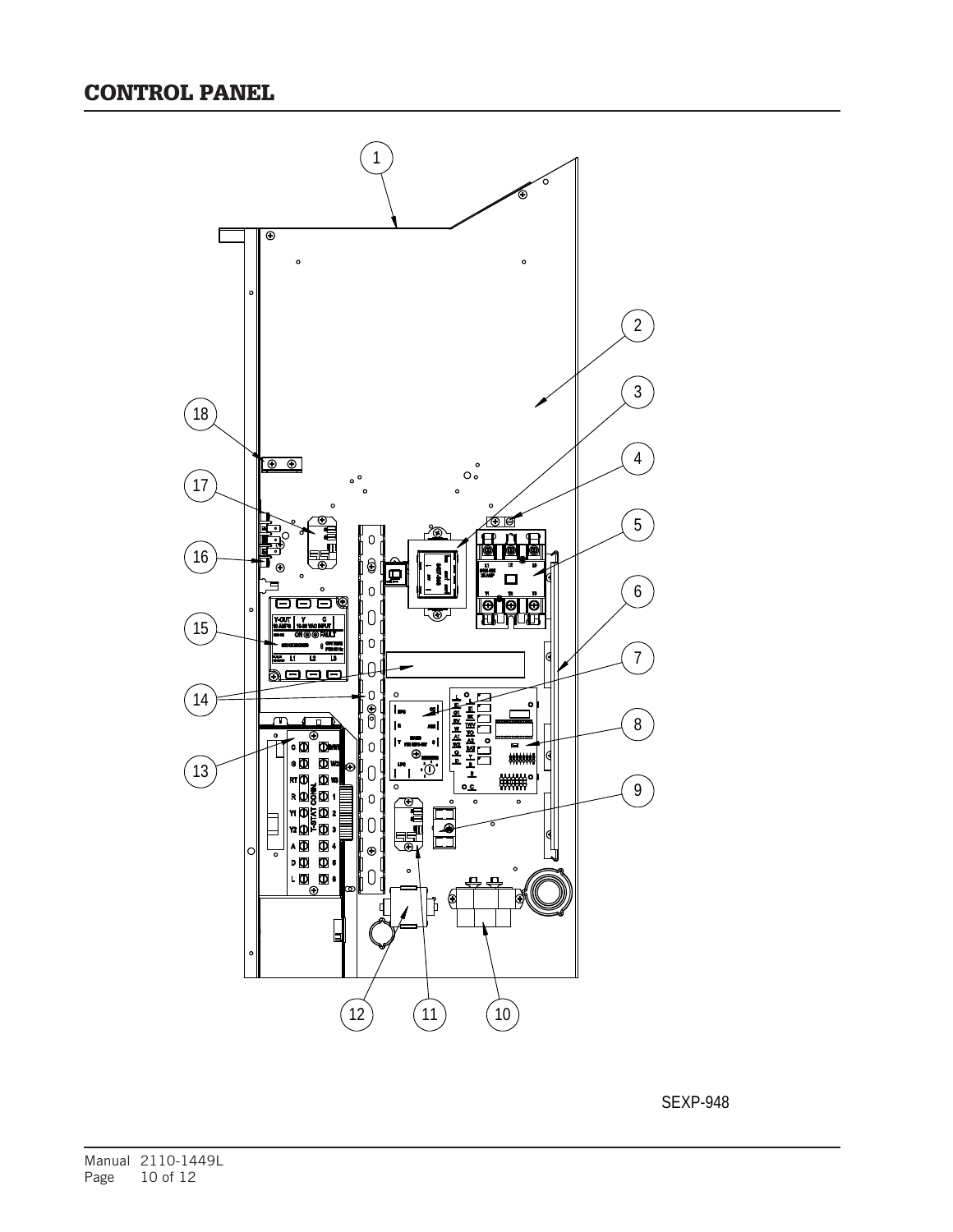| Dwg No.                                          | <b>Part Number</b>                           | <b>Description</b>                                                      | W30ABDA     | W30ABDB     | W30ABDC     | W36ABDA     | W36ABDB     | W36ABDC     | W36ABDV     |
|--------------------------------------------------|----------------------------------------------|-------------------------------------------------------------------------|-------------|-------------|-------------|-------------|-------------|-------------|-------------|
| 1                                                | 117X137                                      | Control Panel Top                                                       | Χ           | Χ           | Χ           | Χ           | Χ           | X           | X           |
| $\overline{c}$                                   | 117-407                                      | <b>Control Panel</b>                                                    | X           | X           | X           | X           | X           | X           | $\times$    |
| 3<br>3                                           | 8407-068<br>8407-069                         | Transformer<br>Transformer                                              | X           | X           | X           | Χ           | X           | X           | Χ           |
| $\overline{4}$                                   | 8611-006                                     | <b>Ground Terminal</b>                                                  | Χ           | χ           | X           | Χ           | Χ           | X           | X           |
| 5<br>5                                           | 8401-033<br>8401-035                         | <b>Compressor Contactor</b><br><b>Compressor Contactor</b>              | X           | X           | X           | Χ           | X           | Χ           | Χ           |
| 6                                                | 135-122                                      | Wire Shield                                                             | X           | X           | X           | χ           | X           | X           | X           |
| $\overline{7}$                                   | S8201-169                                    | <b>Compressor Control Module</b>                                        | X           | X           | X           | Χ           | X           | X           | X           |
| 8                                                | 8201-113                                     | Dehum. Logic Control                                                    | Χ           | X           | Χ           | Χ           | X           | $\sf X$     | X           |
| 9                                                | 8607-017                                     | Terminal Block (Optional)                                               | Χ           | X           | X           | Χ           | X           | X           | X           |
| 10<br>10                                         | 8552-052<br>8552-002                         | <b>Compressor Capacitor</b><br>Outdoor Motor Capacitor                  | X           | X           | X           | X           | X           | X           | Χ           |
| 11                                               | 8201-130                                     | Dehumidification Control Relay                                          | X           | X           | X           | X           | X           | X           | X           |
| 12                                               | 8551-004                                     | Start Device (PTCR) (Optional)                                          | X           |             |             | X           |             |             |             |
| 13                                               | 8607-063                                     | Low Voltage Terminal Strip                                              | X           | X           | X           | Χ           | X           | X           | X           |
| 14<br>14                                         | 8611-140-1400<br>8611-140-0500               | Cable Duct - 14" Piece<br>Cable Duct - 5" Piece                         | Χ<br>Χ      | χ<br>X      | Χ<br>X      | χ<br>X      | Χ<br>X      | X<br>X      | X<br>X      |
| 15                                               | 8201-126                                     | <b>Phase Monitor</b>                                                    |             | X           | X           |             | X           | X           | X           |
| 16                                               | 8607-042                                     | <b>Blower Speed Terminal</b>                                            | X           | X           | X           | χ           | X           | X           | X           |
| 17                                               | 8201-130                                     | <b>Blower Control Relay</b>                                             | X           | X           | X           | χ           | X           | X           | X           |
| 18                                               | 141-188                                      | Plug Support Bracket                                                    | X           | X           | X           | X           | X           | X           | X           |
| <b>NS</b>                                        | 8615-038                                     | Circuit Breaker 35A 2 Pole (Optional) 1                                 | X           |             |             | Χ           |             |             |             |
| <b>NS</b>                                        | 8615-054                                     | Circuit Breaker 20A 3 Pole (Optional) 1                                 |             | X           |             |             |             |             |             |
| <b>NS</b>                                        | 8615-051                                     | Circuit Breaker 25A 3 Pole (Optional) 1                                 |             |             |             |             | X           |             |             |
| <b>NS</b>                                        | 8615-095                                     | Toggle Disconnect (Optional) 1                                          |             |             | X           |             |             | X           | X           |
| <b>NS</b><br><b>NS</b><br><b>NS</b><br><b>NS</b> | 4095-198<br>4095-297<br>4095-379<br>4095-641 | Wiring Diagram<br>Wiring Diagram<br>Wiring Diagram<br>Wiring Diagram    | X           | X           | X           | X           | X           | X           | X           |
| <b>NS</b>                                        | 3000-1598                                    | <b>Blower Power Plug</b>                                                | X           | X           | X           | X           | X           | Χ           | X           |
| <b>NS</b>                                        | 3000-1599                                    | <b>Blower Speed Plug</b>                                                | $\mathsf X$ | $\mathsf X$ | $\mathsf X$ | $\mathsf X$ | $\mathsf X$ | $\mathsf X$ | $\mathsf X$ |
| ΝS                                               | 3000-1524                                    | Vent Jumper Plug                                                        | X           | X           | X           | Χ           | X           | X           | X           |
| <b>NS</b><br><b>NS</b>                           | 3000-1224<br>3000-1231                       | Compressor Plug/Harness<br>Compressor Plug/Harness                      | X           | Χ           | Χ           | X           | Χ           | Χ           | Χ           |
| ΝS<br>ΝS                                         | 3003-050<br>3003-051                         | <b>Control Panel Harness</b><br><b>Control Panel Harness</b>            | Χ           | X           | X           | Χ           | X           | X           | Χ           |
| <b>NS</b>                                        | 3000-1608                                    | Low Voltage Terminal Block Harness                                      | Χ           | X           | X           | χ           | X           | X           | X           |
| <b>NS</b>                                        | S910-2047                                    | Complete Low Voltage Box Assembly<br>(Sheet Metal, LVTS & Wire Harness) | Χ           | Χ           | Χ           | Χ           | Χ           | Χ           | Χ           |

NS = Not Shown

 Circuit breakers listed are for units without electric heat, "0Z" models. See heater replacement parts manual for units with electric heat.